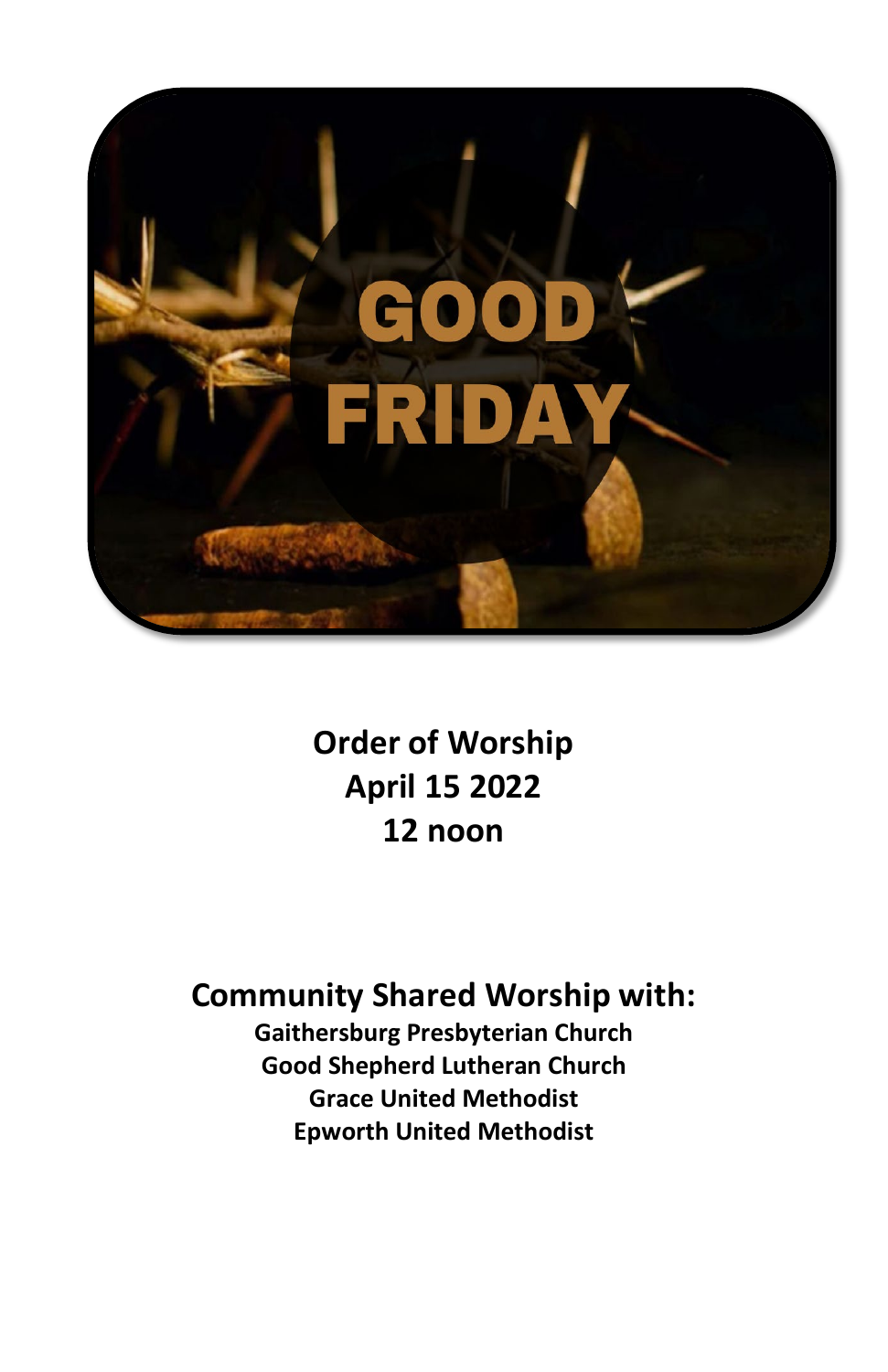#### Let Us Quietly Prepare for Worship

# **Welcome and Preparation for Worship**

**Prelude** *Тіло Христове прийму (Let me Receive you O Christ/He is Lord*)

\*This piece was arranged by Dr. Eric Paździora as a Ukrainian/American medley in tribute to the people of Ukraine\*

**Opening Word John 18:1- 18; 25-27**

Read by Rev. Dr. Jonathan Williams

# *Peter, A Sword and a Charcoal Fire*

After Jesus had spoken these words, he went out with his disciples across the Kidron valley to a place where there was a garden, which he and his disciples entered.

2Now Judas, who betrayed him, also knew the place, because Jesus often met there with his disciples. 3So Judas brought a detachment of soldiers together with police from the chief priests and the Pharisees, and they came there with lanterns and torches and weapons.

4Then Jesus, knowing all that was to happen to him, came forward and asked them, 'For whom are you looking?'

5They answered, 'Jesus of Nazareth.'

Jesus replied, 'I am he.' Judas, who betrayed him, was standing with them. 6When Jesus said to them, 'I am he', they stepped back and fell to the ground.

7Again he asked them, 'For whom are you looking?'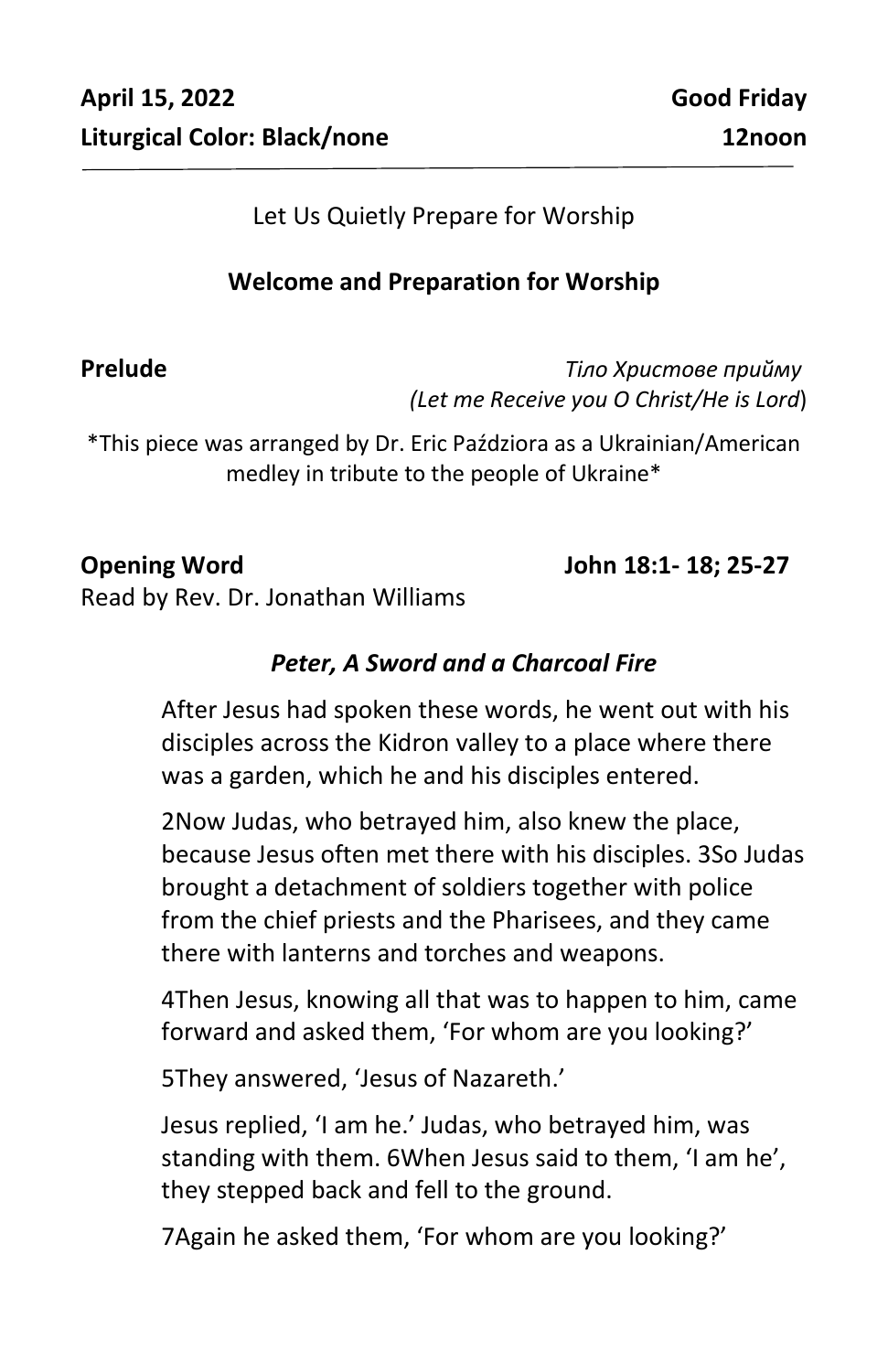And they said, 'Jesus of Nazareth.'

8Jesus answered, 'I told you that I am he. So if you are looking for me, let these men go.'9This was to fulfil the word that he had spoken, 'I did not lose a single one of those whom you gave me.'

10Then Simon Peter, who had a sword, drew it, struck the high priest's slave, and cut off his right ear. The slave's name was Malchus. 11Jesus said to Peter, 'Put your sword back into its sheath. Am I not to drink the cup that the Father has given me?'

12 So the soldiers, their officer, and the Jewish police arrested Jesus and bound him. 13First they took him to Annas, who was the father-in-law of Caiaphas, the high priest that year. 14Caiaphas was the one who had advised the Jews that it was better to have one person die for the people.

15 Simon Peter and another disciple followed Jesus. Since that disciple was known to the high priest, he went with Jesus into the courtyard of the high priest, 16 but Peter was standing outside at the gate. So the other disciple, who was known to the high priest, went out, spoke to the woman who guarded the gate, and brought Peter in.

17The woman said to Peter, 'You are not also one of this man's disciples, are you?'

He said, 'I am not.' 18Now the slaves and the police had made a charcoal fire because it was cold, and they were standing round it and warming themselves. Peter also was standing with them and warming himself.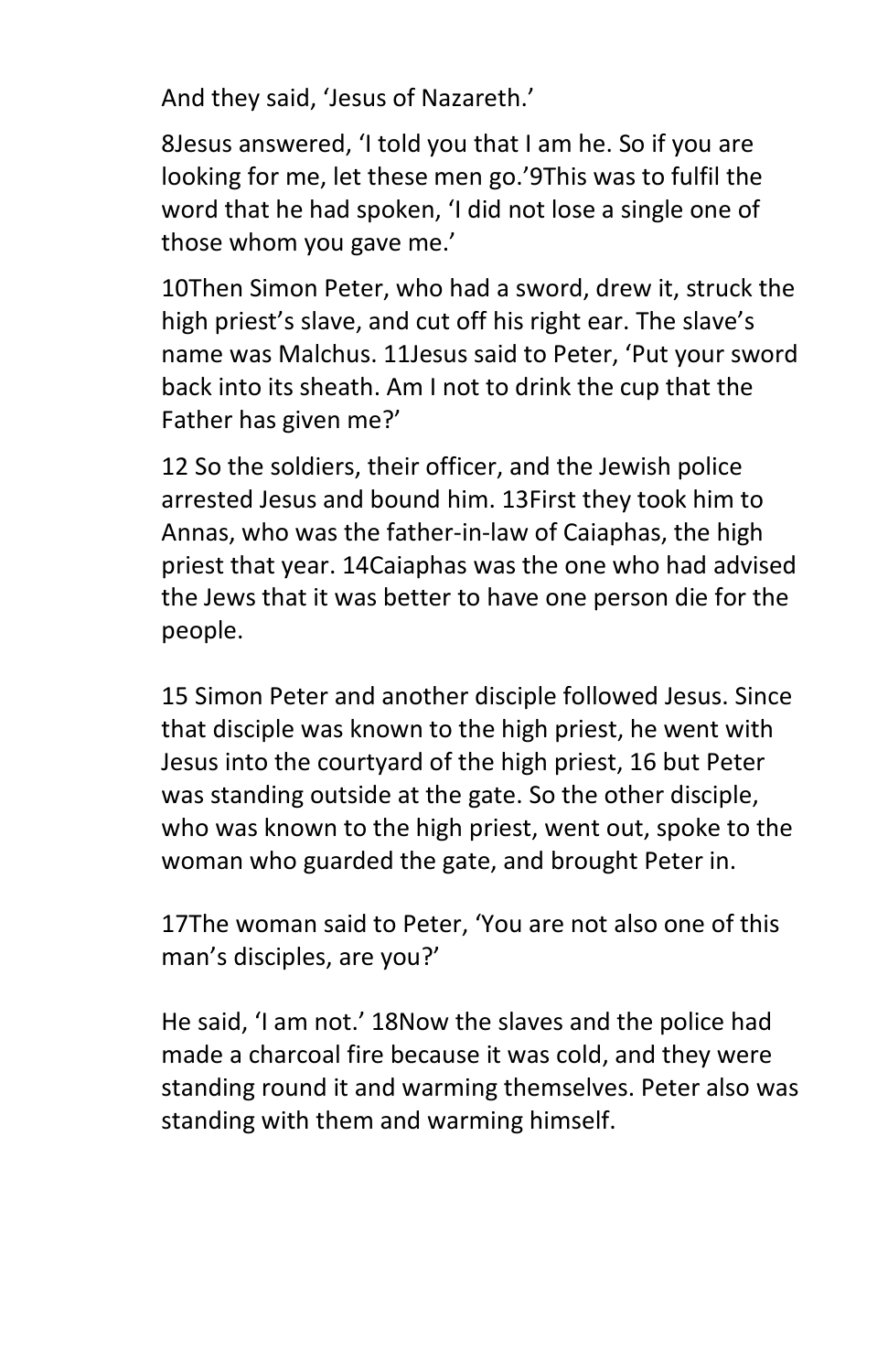25 Meanwhile, Simon Peter was still standing there warming himself. So they asked him, "You aren't one of his disciples too, are you?"

He denied it, saying, "I am not."

26 One of the high priest's servants, a relative of the man whose ear Peter had cut off, challenged him, "Didn't I see you with him in the garden?" 27 Again Peter denied it, and at that moment a rooster began to crow.

# **Opening Hymn** *Alas! And did my Savior Bleed (UMH359)*

Alas! and did my Savior bleed And did my Sovereign die? Would He devote that sacred head For sinners such as I?

At the cross, at the cross where I first saw the light, And the burden of my heart rolled away, It was there by faith I received my sight, And now I am happy all the day!

Thy body slain, sweet Jesus, Thine— And bathed in its own blood— While the firm mark of wrath divine, His Soul in anguish stood.

At the cross, at the cross where I first saw the light, And the burden of my heart rolled away, It was there by faith I received my sight, And now I am happy all the day!

Was it for crimes that I had done He groaned upon the tree? Amazing pity! grace unknown! And love beyond degree!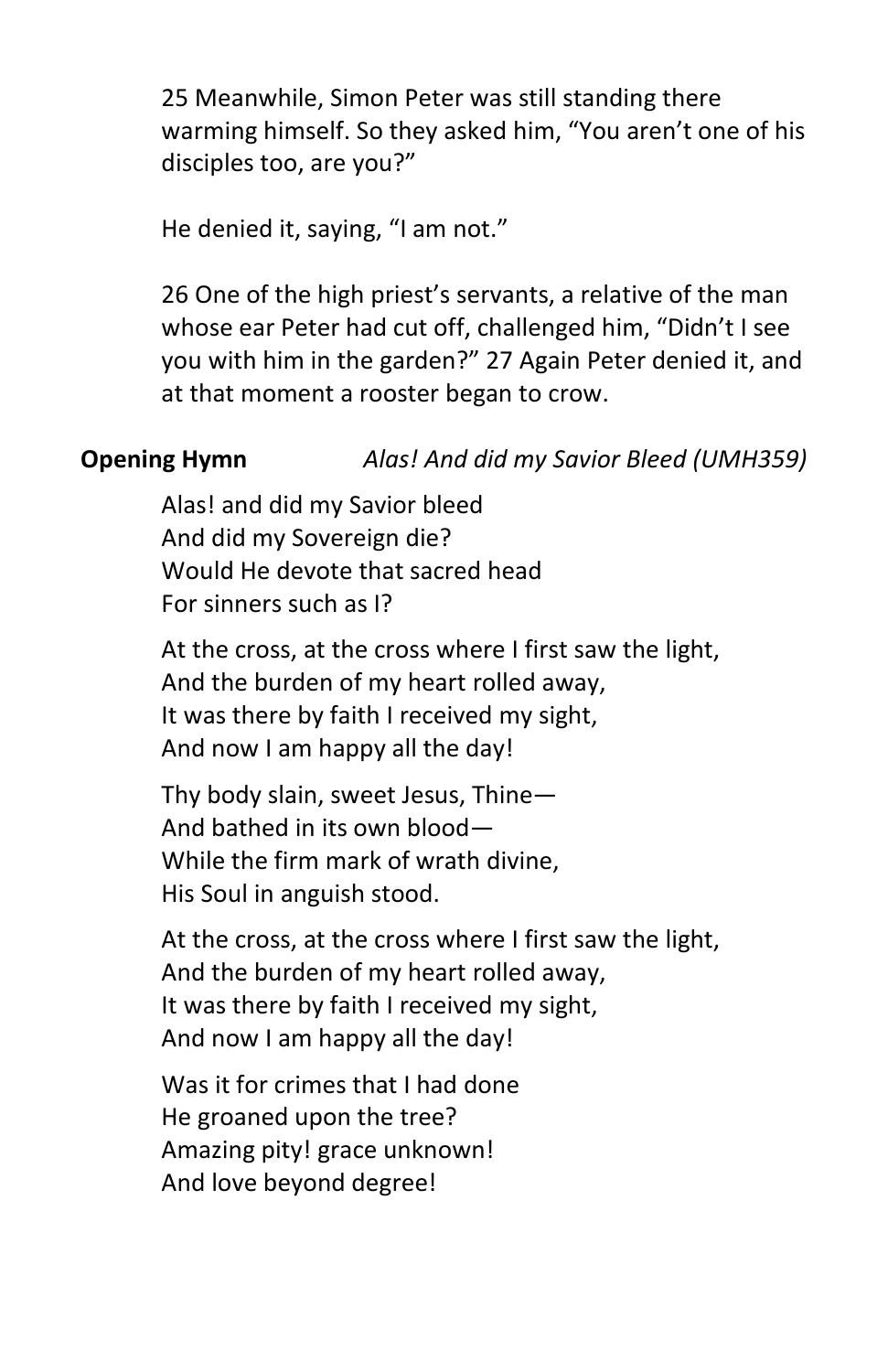At the cross, at the cross where I first saw the light, And the burden of my heart rolled away, It was there by faith I received my sight, And now I am happy all the day!

#### **Our Gathering Dialogue**

Rev. Tammi Brantley and Rev. Jen Fenner

Friends, why are we here today? **To tell what Jesus did in the midst of our brokenness.** Friends, why are we here today? **To give our praise in the midst of our pain.** Friends, why are we here today? **To seek the Lord and give God our praise.** Friends, why are we here today? **To join with the families of the earth as we worship the Holy One.**

**Opening Unison Prayer (Hebrews 10)**

**Almighty God,**

**we would be lying to you and deceiving ourselves if we pretended to be joyful and satisfied today. We are not.**

**The violent pain that Christ Jesus endured makes us want to hide and wait until it is over; it makes us wish to ignore his wounds altogether. Yet in the miracle of grace, you have drawn us here, along with millions of others around the earth, that we might remember Christ's once-for-all sacrifice and covenant of grace. As we worship you today**

**and undertake the ancient work of remembering, we ask that you open our hearts to feel anew**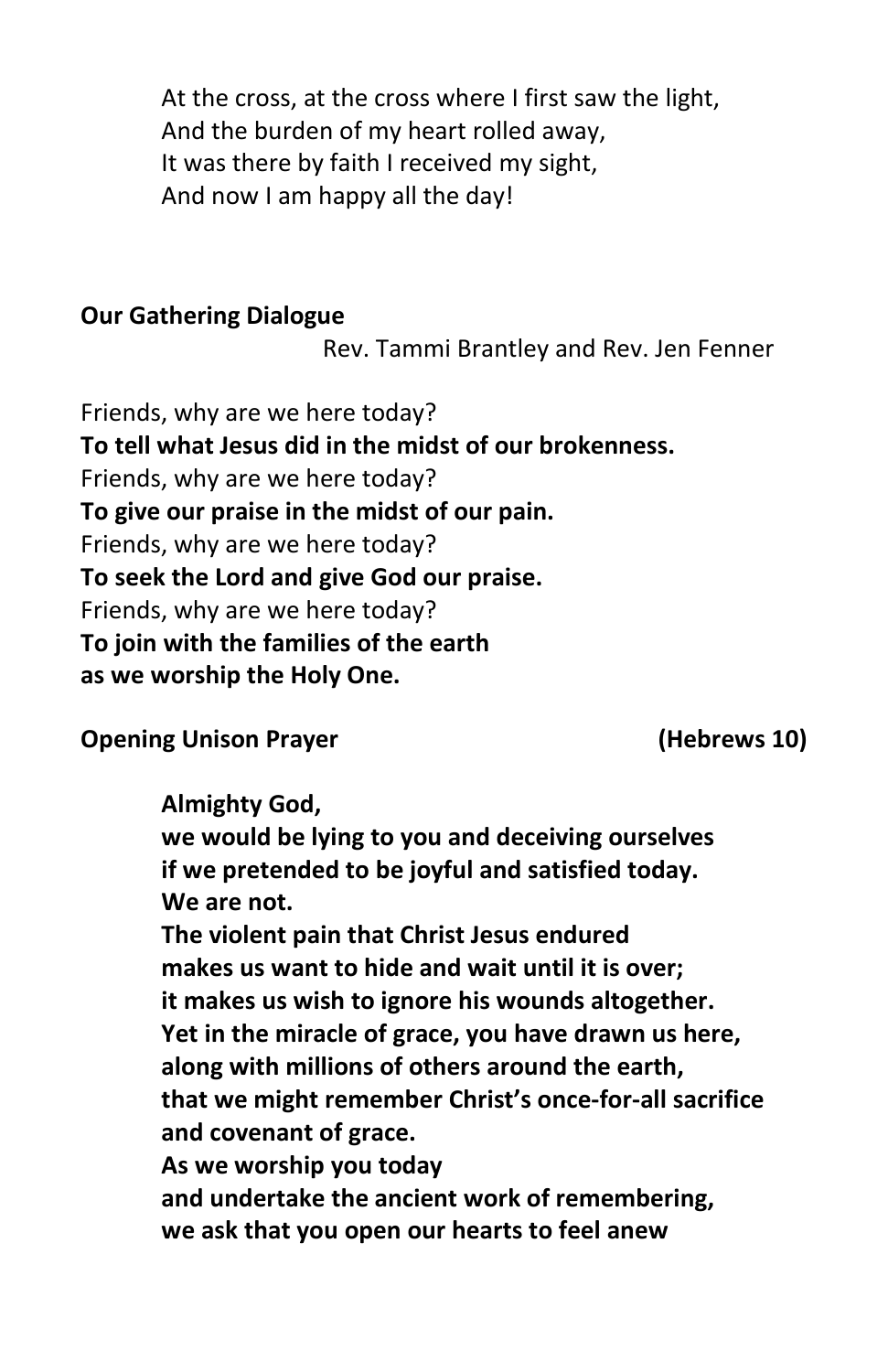**exactly why this is called "Good Friday." In the name of Christ our Lord, amen.**

### **Welcome Rev. Jennifer Fenner**

## **Centering Prayer Centering Prayer Austin**

# **Old Testament Reading Read by Rev. Mary Austin** Isaiah 52:13- 53:6

13 See, my servant shall prosper; he shall be exalted and lifted up, and shall be very high.

14 Just as there were many who were astonished at him —so marred was his appearance, beyond human semblance,

and his form beyond that of mortals—

15 so he shall startle many nations;

kings shall shut their mouths because of him;

for that which had not been told them they shall see,

 and that which they had not heard they shall contemplate.

1 Who has believed what we have heard? And to whom has the arm of the Lord been revealed?

2 For he grew up before him like a young plant, and like a root out of dry ground;

he had no form or majesty that we should look at him, nothing in his appearance that we should desire him.

3 He was despised and rejected by others;

a man of suffering and acquainted with infirmity;

- and as one from whom others hide their faces he was despised, and we held him of no account.
- 4 Surely he has borne our infirmities and carried our diseases;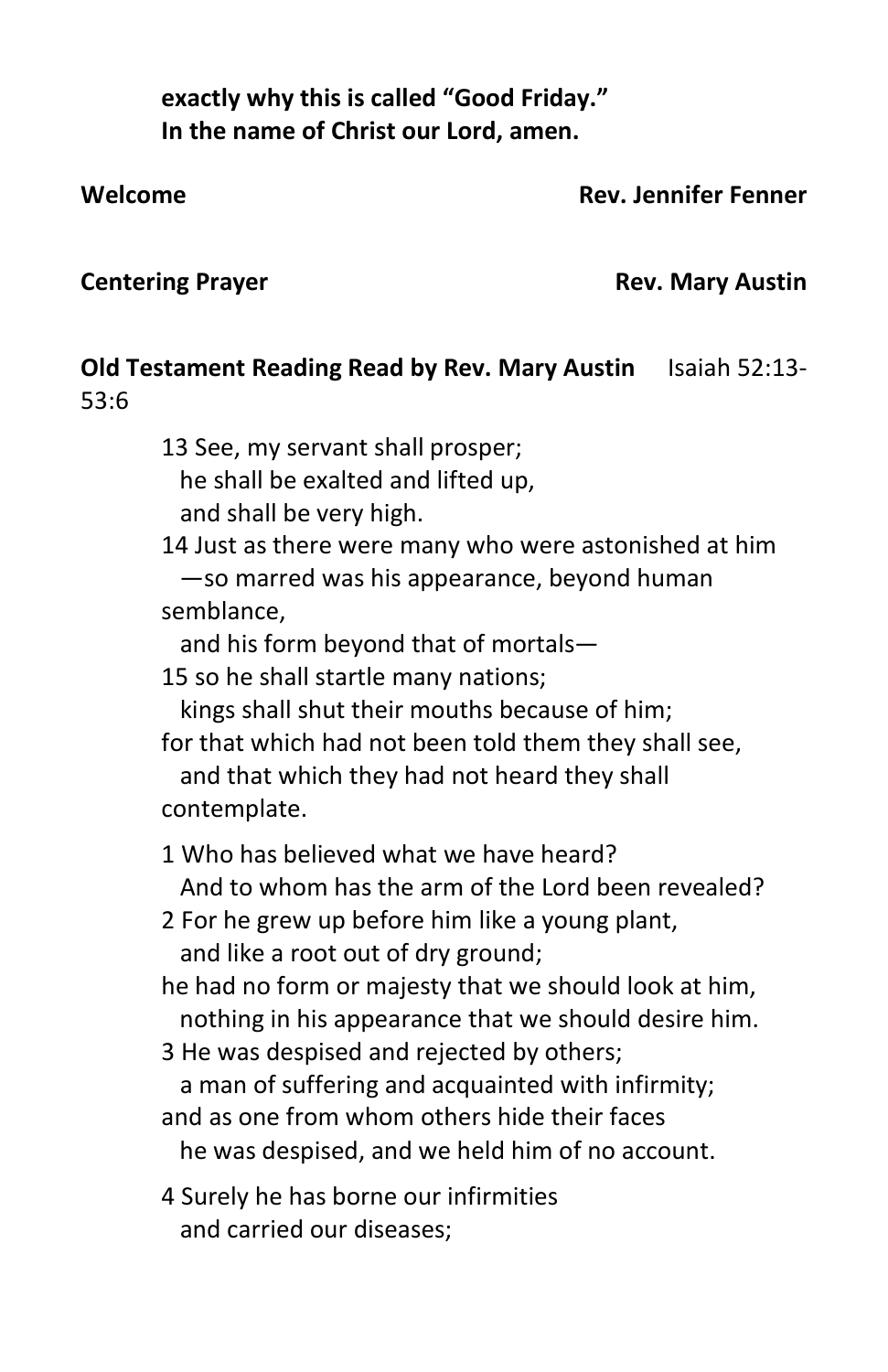yet we accounted him stricken, struck down by God, and afflicted. 5 But he was wounded for our transgressions, crushed for our iniquities; upon him was the punishment that made us whole, and by his bruises we are healed. 6 All we like sheep have gone astray; we have all turned to our own way, and the Lord has laid on him

the iniquity of us all.

#### **Old Testament Reading Read by Rev. Jim Miller** Isaiah 53:7-12

7 He was oppressed, and he was afflicted, yet he did not open his mouth; like a lamb that is led to the slaughter, and like a sheep that before its shearers is silent, so he did not open his mouth. 8 By a perversion of justice he was taken away. Who could have imagined his future? For he was cut off from the land of the living, stricken for the transgression of my people. 9 They made his grave with the wicked and his tomb with the rich, although he had done no violence, and there was no deceit in his mouth.

10 Yet it was the will of the Lord to crush him with pain. When you make his life an offering for sin,

 he shall see his offspring, and shall prolong his days; through him the will of the Lord shall prosper.

11 Out of his anguish he shall see light; he shall find satisfaction through his knowledge.

 The righteous one, my servant, shall make many righteous,

and he shall bear their iniquities.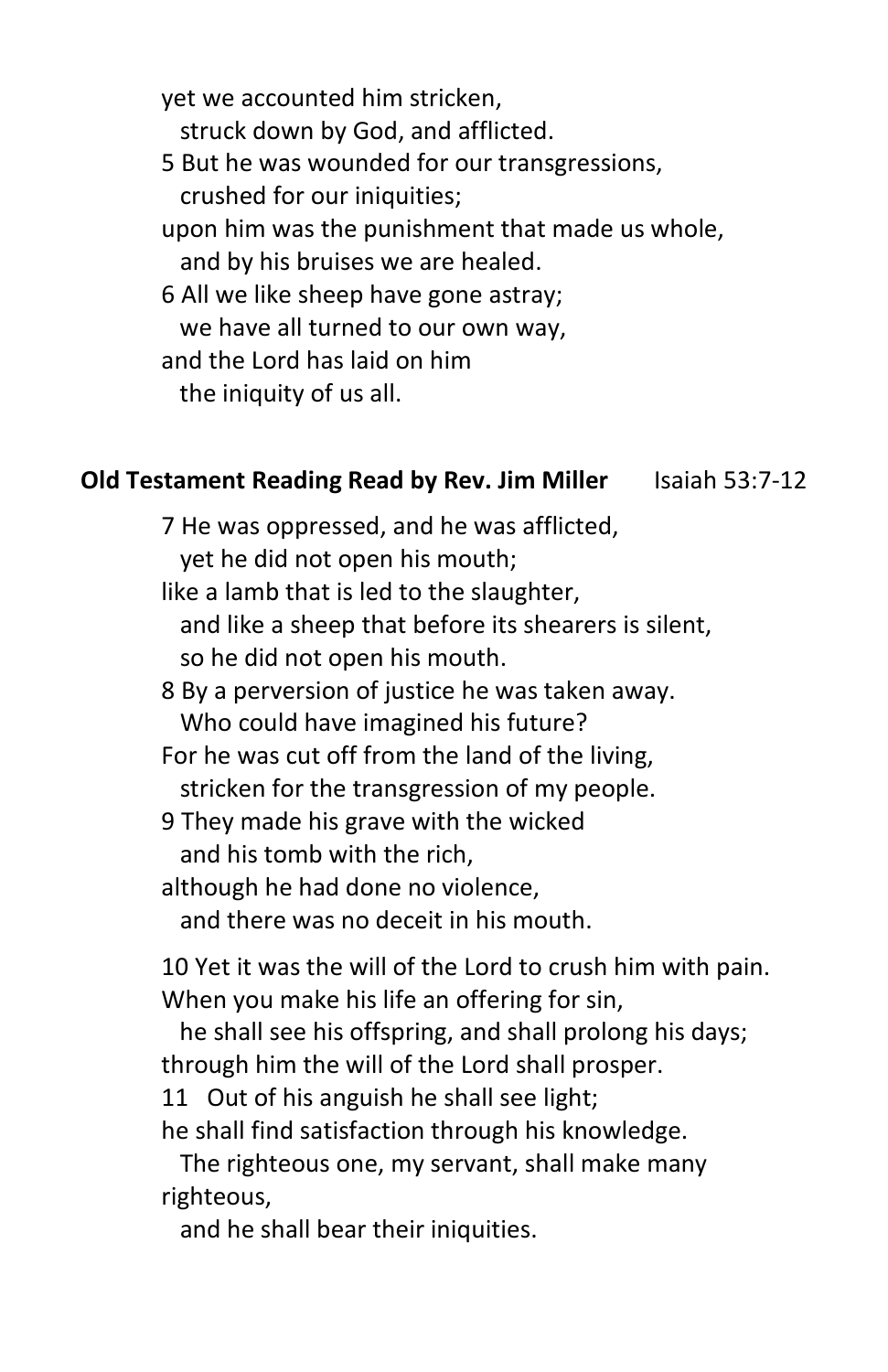12 Therefore I will allot him a portion with the great, and he shall divide the spoil with the strong; because he poured out himself to death, and was numbered with the transgressors; yet he bore the sin of many, and made intercession for the transgressors.

### **Hymn of Preparation** *The Old Rugged Cross* (UMH#504)

On a hill far away stood an old rugged cross, the emblem of suffering and shame; and I love that old cross where the dearest and best for a world of lost sinners was slain.

So I'll cherish the old rugged cross, till my trophies at last I lay down; I will cling to the old rugged cross, and exchange it some day for a crown.

O that old rugged cross, so despised by the world, has a wondrous attraction for me; for the dear Lamb of God left his glory above to bear it to dark Calvary.

So I'll cherish the old rugged cross, till my trophies at last I lay down; I will cling to the old rugged cross, and exchange it some day for a crown.

In that old rugged cross, stained with blood so divine, a wondrous beauty I see,

for 'twas on that old cross Jesus suffered and died, to pardon and sanctify me.

So I'll cherish the old rugged cross, till my trophies at last I lay down; I will cling to the old rugged cross, and exchange it some day for a crown.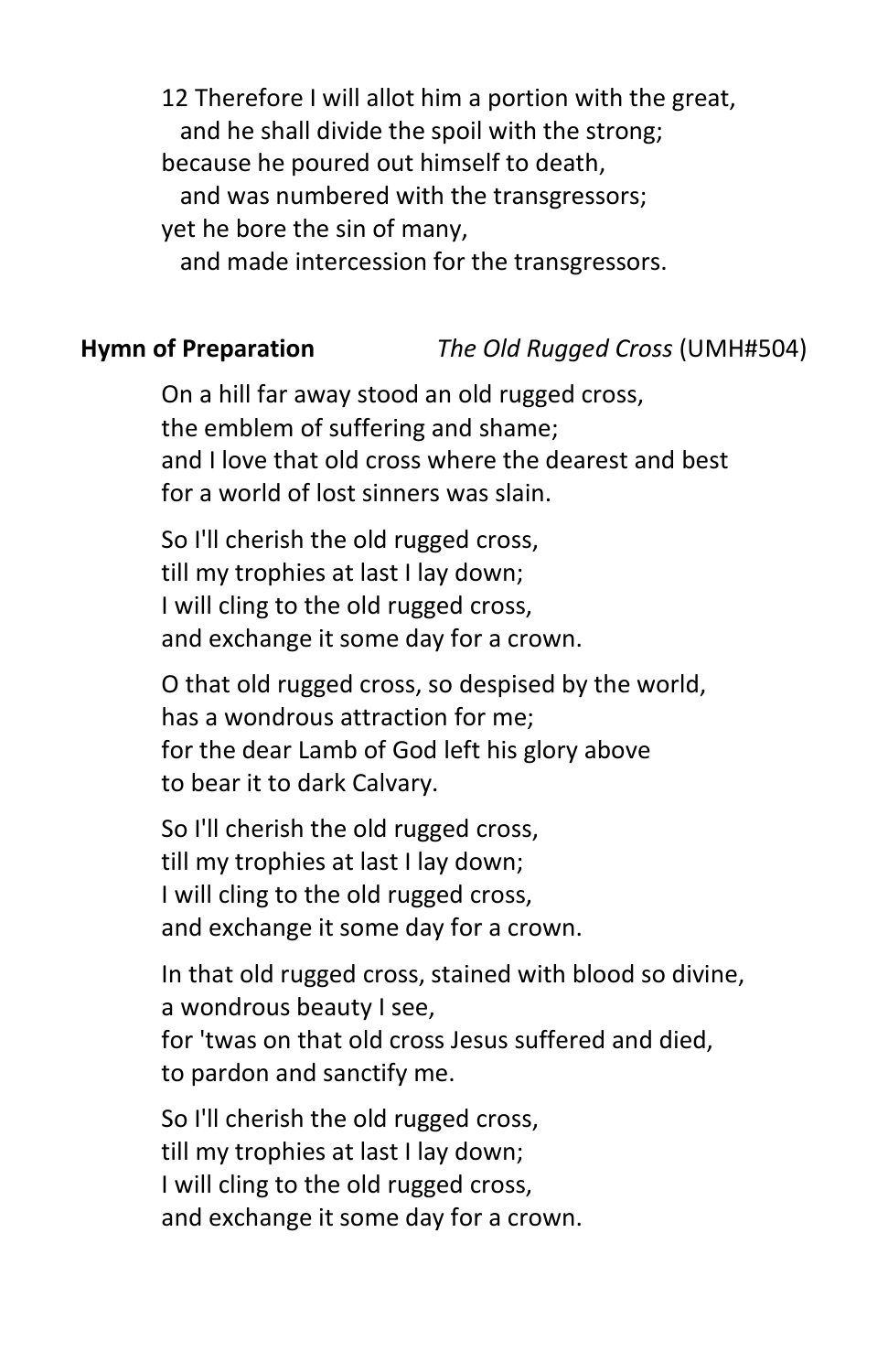# **Psalm Reading Read by Rev. Mary Beth Lawrence** Psalm 22

1 My God, my God, why have you forsaken me? \* and are so far from my cry and from the words of my distress? 2 O my God, I cry in the daytime, but you do not answer; \* by night as well, but I find no rest. 3 Yet you are the Holy One, \* enthroned upon the praises of Israel. 4 Our forefathers put their trust in you; \* they trusted, and you delivered them. 5 They cried out to you and were delivered; \* they trusted in you and were not put to shame. 6 But as for me, I am a worm and no man, \* scorned by all and despised by the people. 7 All who see me laugh me to scorn; \* they curl their lips and wag their heads, saying, 8 "He trusted in the Lord; let him deliver him; \* let him rescue him, if he delights in him." 9 Yet you are he who took me out of the womb, \* and kept me safe upon my mother's breast. 10 I have been entrusted to you ever since I was born; \* you were my God when I was still in my mother's womb.

11 Be not far from me, for trouble is near, \* and there is none to help.

# **Prayer of Confession Led by Rev. Dave Sonnenberg**

(Written by Rev. Mindi Welton-Mitchell, from her website, Rev-o-lution.)

We confess to You, our Lord and Savior, that we have betrayed and denied You, forgotten and doubted You.

# **When our faith is tested, we wonder where You are.**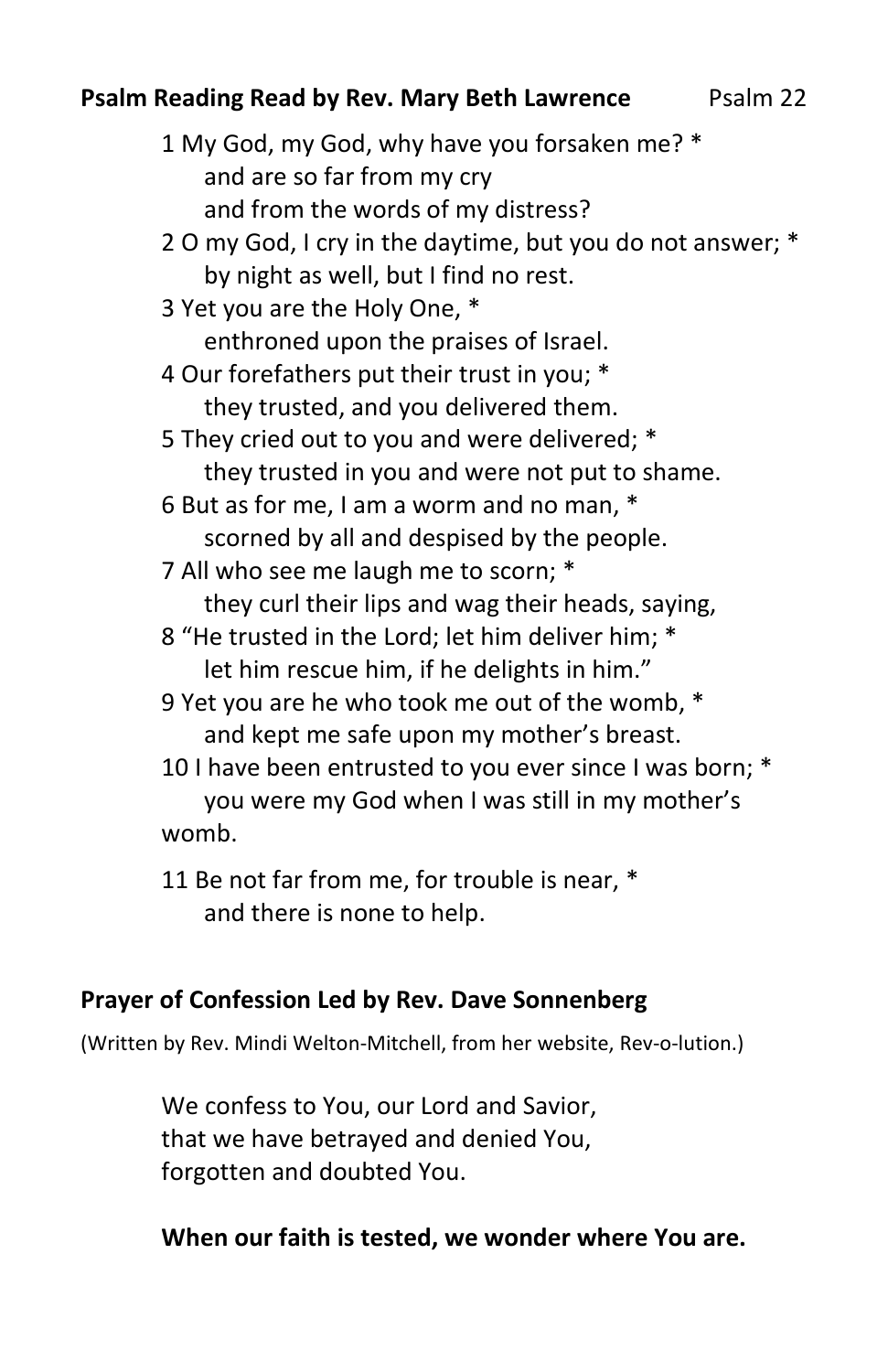When we see injustice in the world, we often stand by, we turn our backs, we ignore the cries of others.

**We confess that again and again we deny You and betray You with our silence when we fail to proclaim Your Good News, when we fail to live out Your teachings and love our neighbor as ourselves.**

Forgive us, O God, and help us to truly repent.

**Help us to remember Your sacrifice, Your love, and to know Your forgiveness.**

In the name of the One who lived, who was crucified, and who lives again, Jesus the Messiah, we pray. **Amen.**

### **Epistle Reading Read by Rev. Dave Sonnenberg**

### *Hebrews 4:14-16; 5:7-9*

14 Since, then, we have a great high priest who has passed through the heavens, Jesus, the Son of God, let us hold fast to our confession. 15For we do not have a high priest who is unable to sympathize with our weaknesses, but we have one who in every respect has been tested as we are, yet without sin. 16Let us therefore approach the throne of grace with boldness, so that we may receive mercy and find grace to help in time of need.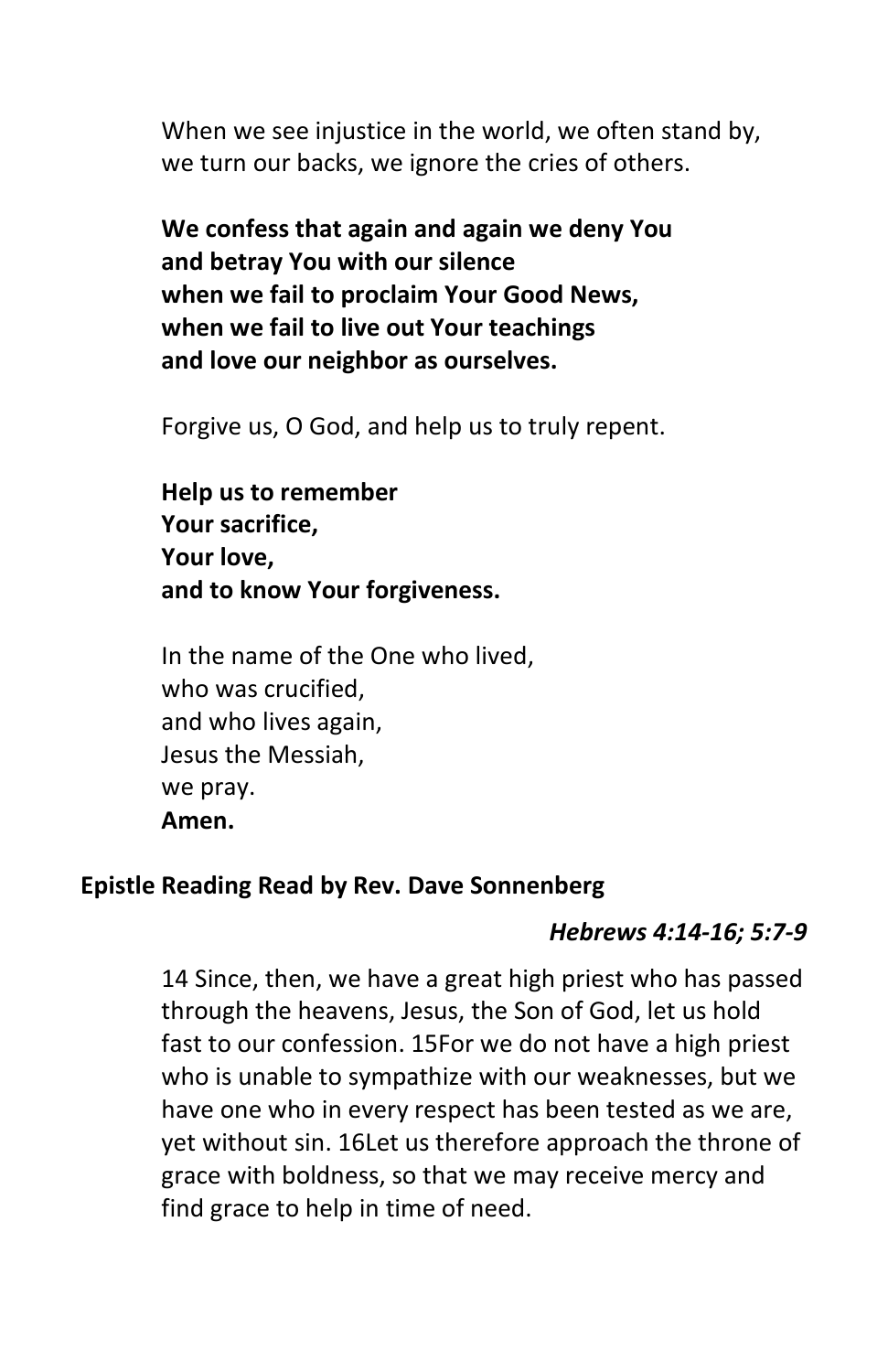7 In the days of his flesh, Jesus offered up prayers and supplications, with loud cries and tears, to the one who was able to save him from death, and he was heard because of his reverent submission. 8Although he was a Son, he learned obedience through what he suffered; 9and having been made perfect, he became the source of eternal salvation for all who obey him.

**Special Music** *Hands United in Peace* Choir, directed by James Craig Bazen

> *We're a world of many colours We're a world of many hues We're a world of many faces Sharing many different views If we learn to work with others And take a common stand We can learn to love each other So come on and take my hand*

*Chorus) Hands united in peace Hands united in hope Look at these hands now joined together Suddenly love begins to grow A human rainbow never ending From sea to shining sea*

*Hands united in freedom Hands united in peace Each today and each tomorrow Can be better if we try To reach out to friends and neighbours And begin to unify*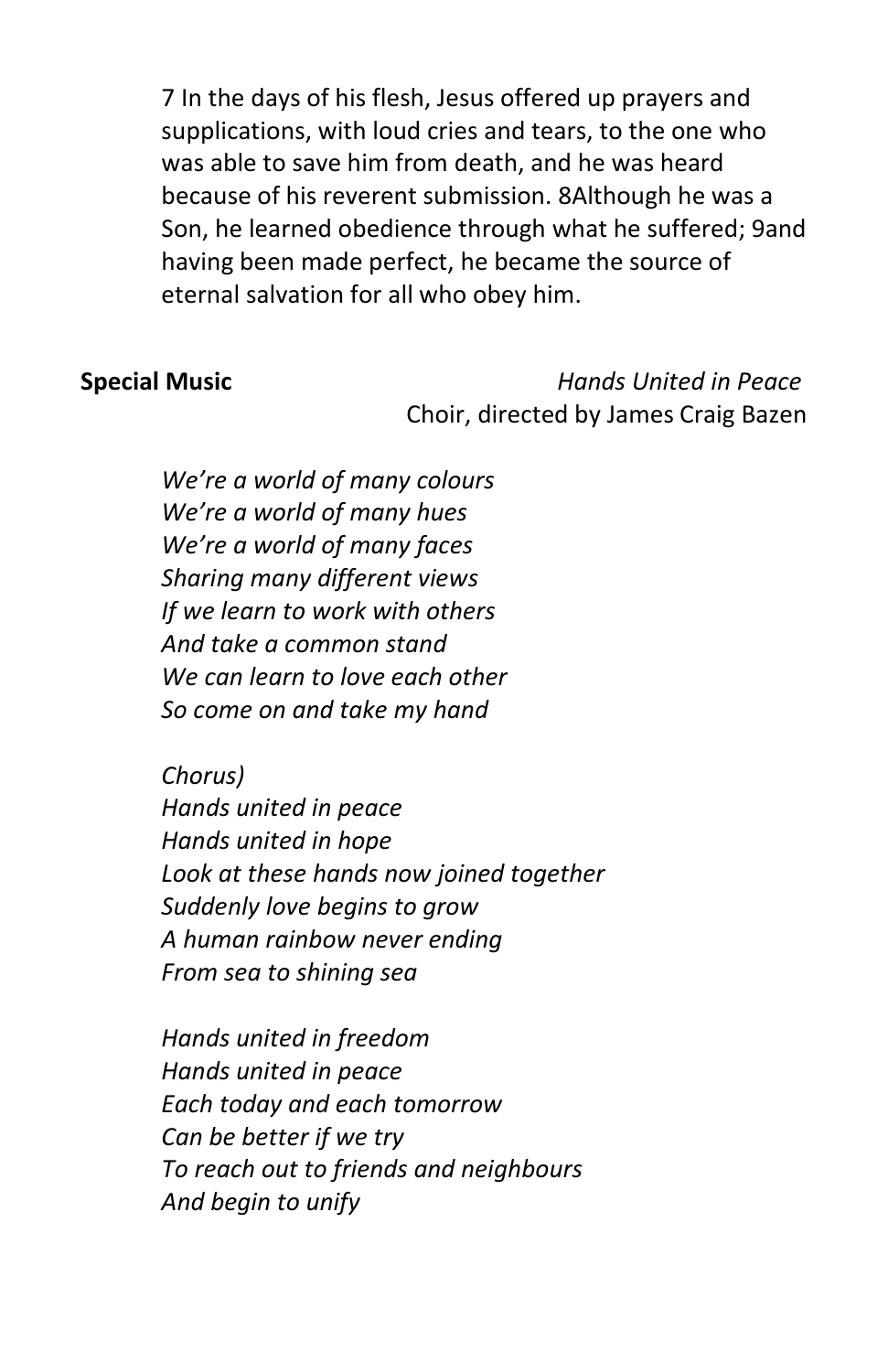*For together we have power To build a better land We must learn to take each hour And hold it in our hand*

#### **Gospel Reading Read by Rev. Jim Miller** *John 18:28-40*

#### *A King or Jesus Barabbas?*

28 Then they took Jesus from Caiaphas to Pilate's headquarters. It was early in the morning. They themselves did not enter the headquarters, so as to avoid ritual defilement and to be able to eat the Passover. 29So Pilate went out to them and said, 'What accusation do you bring against this man?' 30They answered, 'If this man were not a criminal, we would not have handed him over to you.' 31Pilate said to them, 'Take him yourselves and judge him according to your law.' The Jews replied, 'We are not permitted to put anyone to death.' 32(This was to fulfil what Jesus had said when he indicated the kind of death he was to die.) 33 Then Pilate entered the headquarters again, summoned Jesus, and asked him, 'Are you the King of the Jews?' 34Jesus answered, 'Do you ask this on your own, or did others tell you about me?' 35Pilate replied, 'I am not a Jew, am I? Your own nation and the chief priests have handed you over to me. What have you done?' 36Jesus answered, 'My kingdom is not from this world. If my kingdom were from this world, my followers would be fighting to keep me from being handed over to the Jews. But as it is, my kingdom is not from here.' 37Pilate asked him, 'So you are a king?' Jesus answered, 'You say that I am a king. For this I was born, and for this I came into the world, to testify to the truth.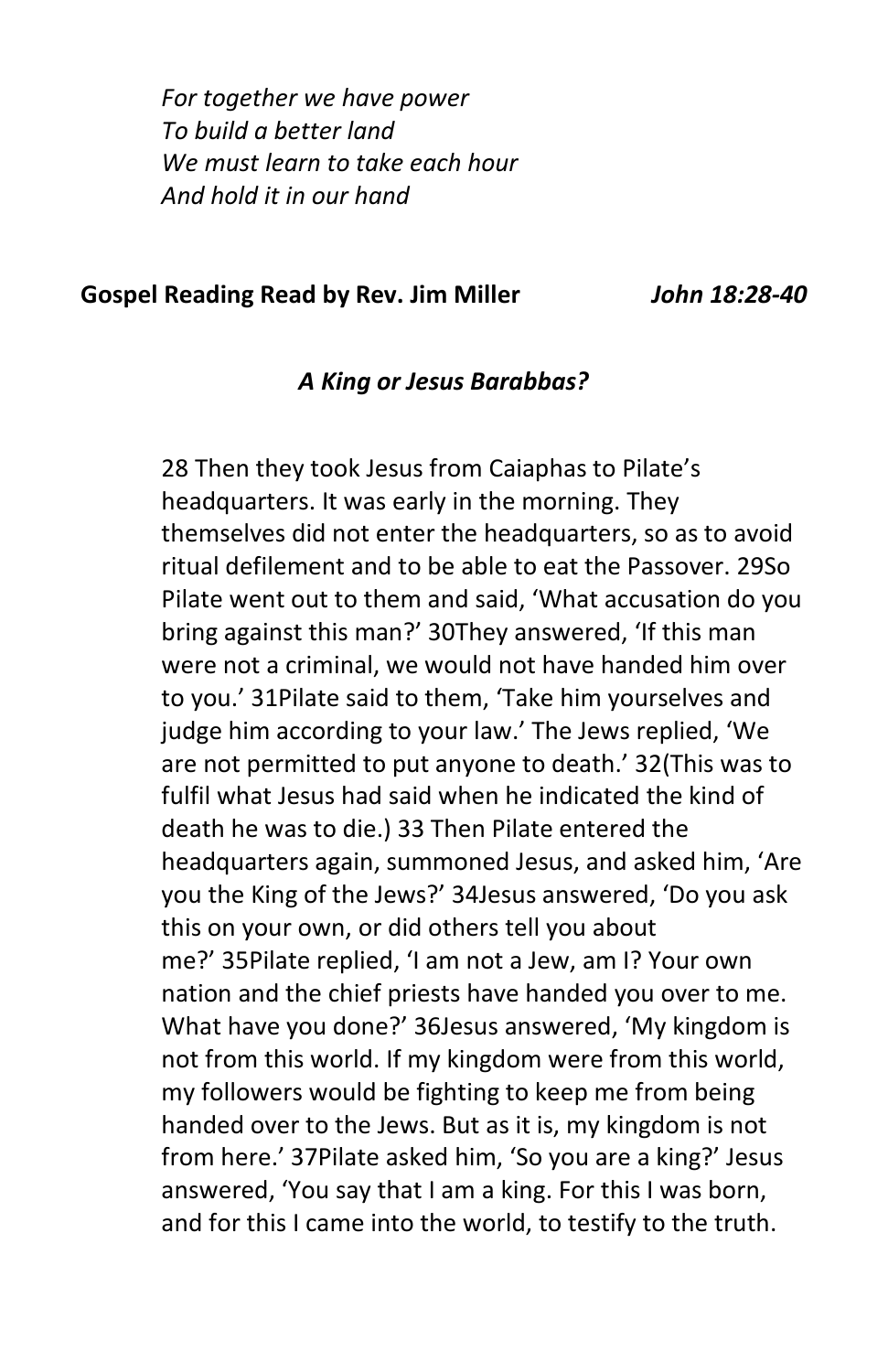Everyone who belongs to the truth listens to my voice.' 38Pilate asked him, 'What is truth?' After he had said this, he went out to the Jews again and told them, 'I find no case against him. 39But you have a custom that I release someone for you at the Passover. Do you want me to release for you the King of the Jews?' 40They shouted in reply, 'Not this man, but Barabbas!' Now Barabbas was a bandit.

**Special Music** Hm. Liszt's "Sursum Corda"/"Lift Up Your Hearts" Wade Meyers

### **Gospel Reading Read by Rev. Mary Austin** John 19:1-16

#### *A flogging, A Purple Robe, and a Crown of Thorns*

1 Then Pilate took Jesus and had him flogged. 2And the soldiers wove a crown of thorns and put it on his head, and they dressed him in a purple robe. 3They kept coming up to him, saying, 'Hail, King of the Jews!' and striking him on the face. 4Pilate went out again and said to them, 'Look, I am bringing him out to you to let you know that I find no case against him.' 5So Jesus came out, wearing the crown of thorns and the purple robe. Pilate said to them, 'Here is the man!' 6When the chief priests and the police saw him, they shouted, 'Crucify him! Crucify him!' Pilate said to them, 'Take him yourselves and crucify him; I find no case against him.' 7The Jews answered him, 'We have a law, and according to that law he ought to die because he has claimed to be the Son of God.'

8 Now when Pilate heard this, he was more afraid than ever. 9He entered his headquarters again and asked Jesus, 'Where are you from?' But Jesus gave him no answer. 10Pilate therefore said to him, 'Do you refuse to speak to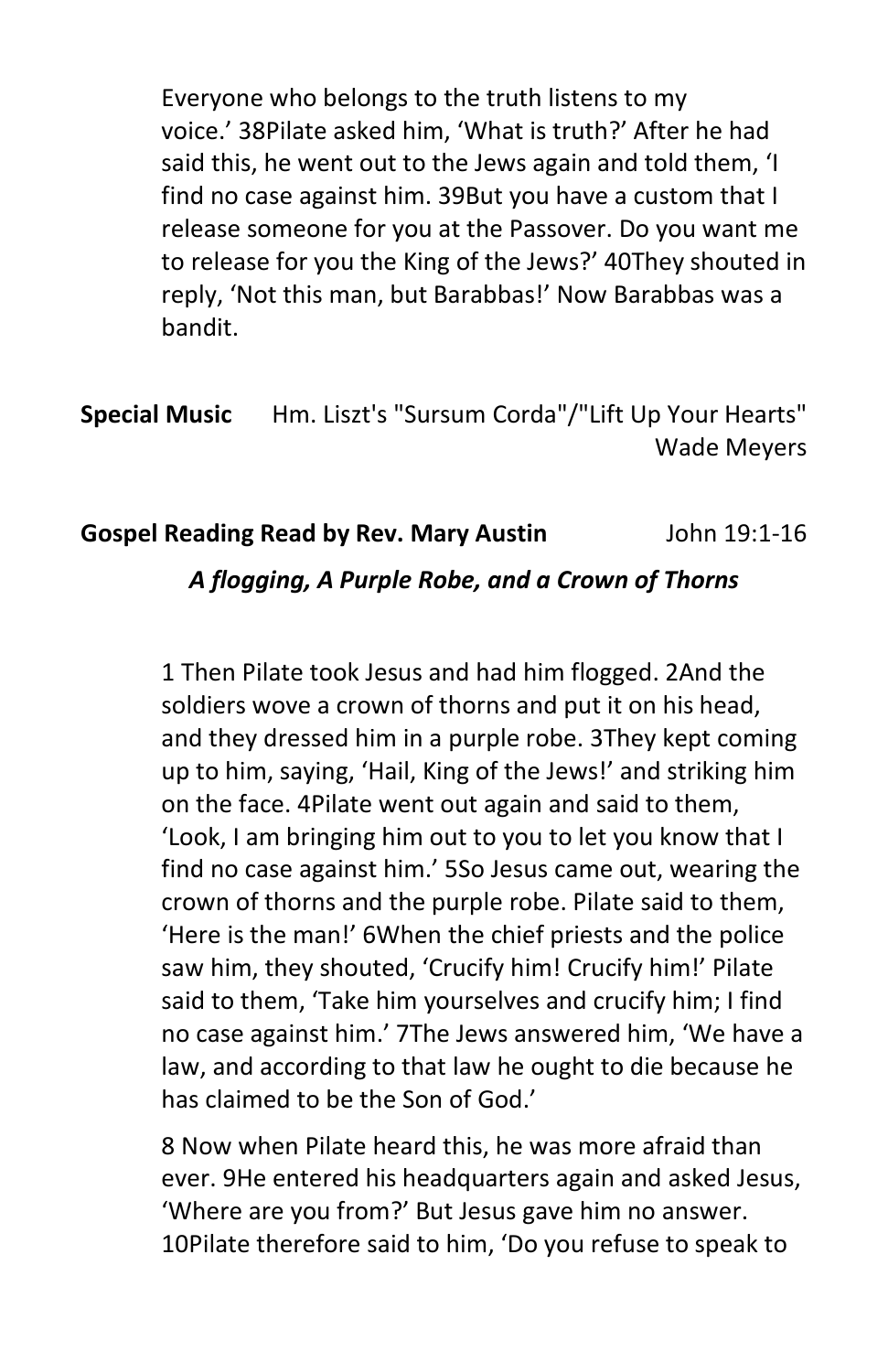me? Do you not know that I have power to release you, and power to crucify you?' 11Jesus answered him, 'You would have no power over me unless it had been given you from above; therefore the one who handed me over to you is guilty of a greater sin.' 12From then on Pilate tried to release him, but the Jews cried out, 'If you release this man, you are no friend of the emperor. Everyone who claims to be a king sets himself against the emperor.'

13 When Pilate heard these words, he brought Jesus outside and sat on the judge's bench at a place called The Stone Pavement, or in Hebrew Gabbatha. 14Now it was the day of Preparation for the Passover; and it was about noon. He said to the Jews, 'Here is your King!' 15They cried out, 'Away with him! Away with him! Crucify him!' Pilate asked them, 'Shall I crucify your King?' The chief priests answered, 'We have no king but the emperor.' 16Then he handed him over to them to be crucified.

**Special Music** *There is a Green Hill Far Away* Choir James Craig Bazen on flute Wade Meyers, directing

*1. There is a green hill far away, Without a city wall, Where the dear Lord was crucified, Who died to save us all.*

*2. We may not know, we cannot tell, What pains he had to bear, But we believe it was for us He hung and suffered there.*

*3. There was no other good enough To pay the price of sin. He only could unlock the gate Of heav'n and let us in.*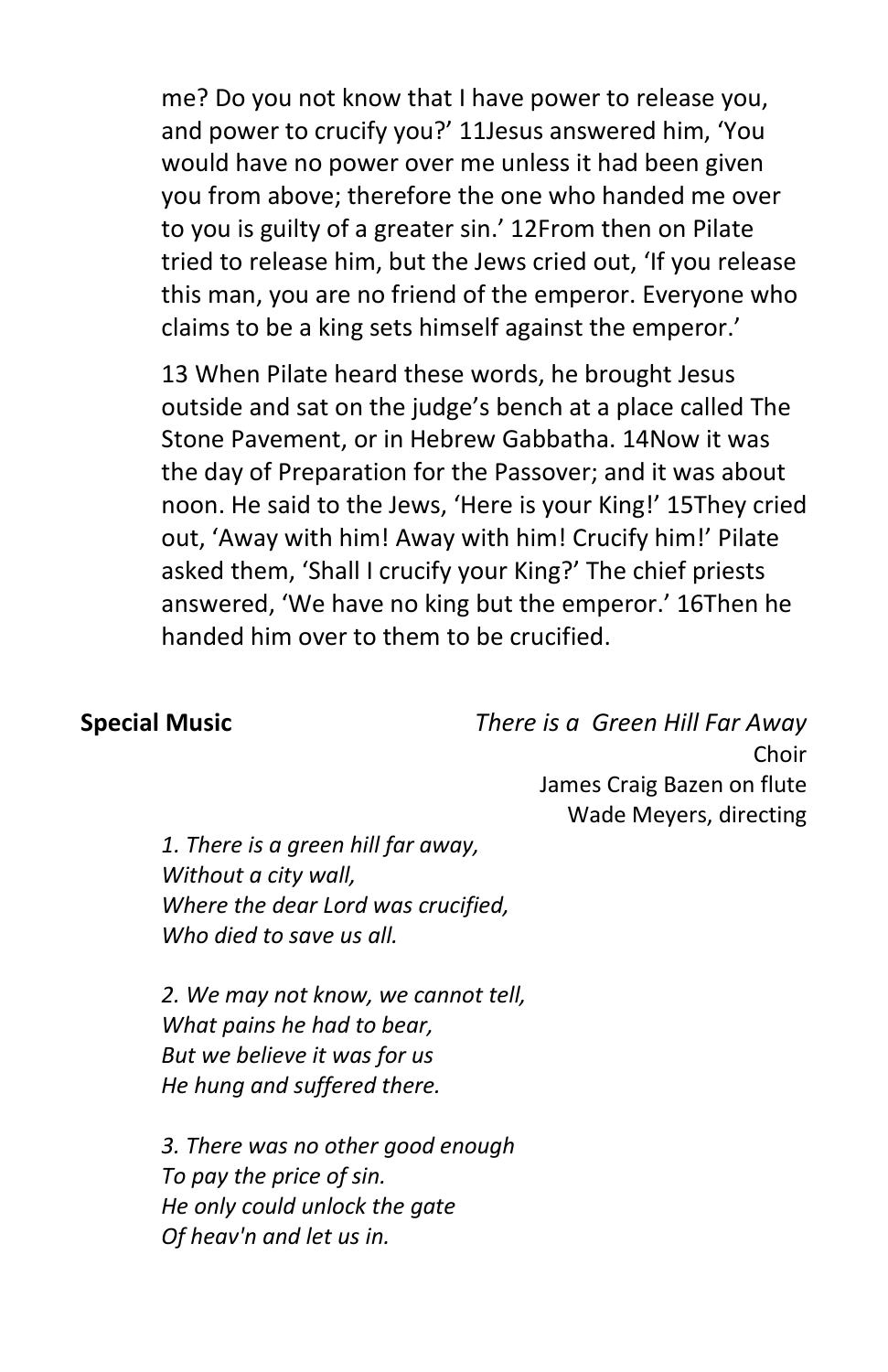*4. Oh, dearly, dearly has he loved! And we must love him too, And trust in his redeeming blood, And try his works to do.*

Text: Cecil Frances Alexander, 1818-1895; Music: John H. Gower, 1855-1922

#### **Gospel Reading Read by Rev. Dave Sonnenberg** *John 19:17-30*

# *A Cross for Crucifixion with the Inscription Jesus of Nazareth, King of the Jews*

So they took Jesus; 17and carrying the cross by himself, he went out to what is called The Place of the Skull, which in Hebrew is called Golgotha.18There they crucified him, and with him two others, one on either side, with Jesus between them. 19Pilate also had an inscription written and put on the cross. It read, 'Jesus of Nazareth, the King of the Jews.' 20Many of the Jews read this inscription, because the place where Jesus was crucified was near the city; and it was written in Hebrew, in Latin, and in Greek. 21Then the chief priests of the Jews said to Pilate, 'Do not write, "The King of the Jews", but, "This man said, I am King of the Jews." '22Pilate answered, 'What I have written I have written.' 23When the soldiers had crucified Jesus, they took his clothes and divided them into four parts, one for each soldier. They also took his tunic; now the tunic was seamless, woven in one piece from the top. 24So they said to one another, 'Let us not tear it, but cast lots for it to see who will get it.' This was to fulfil what the scripture says,

'They divided my clothes among themselves,

and for my clothing they cast lots.'

25And that is what the soldiers did.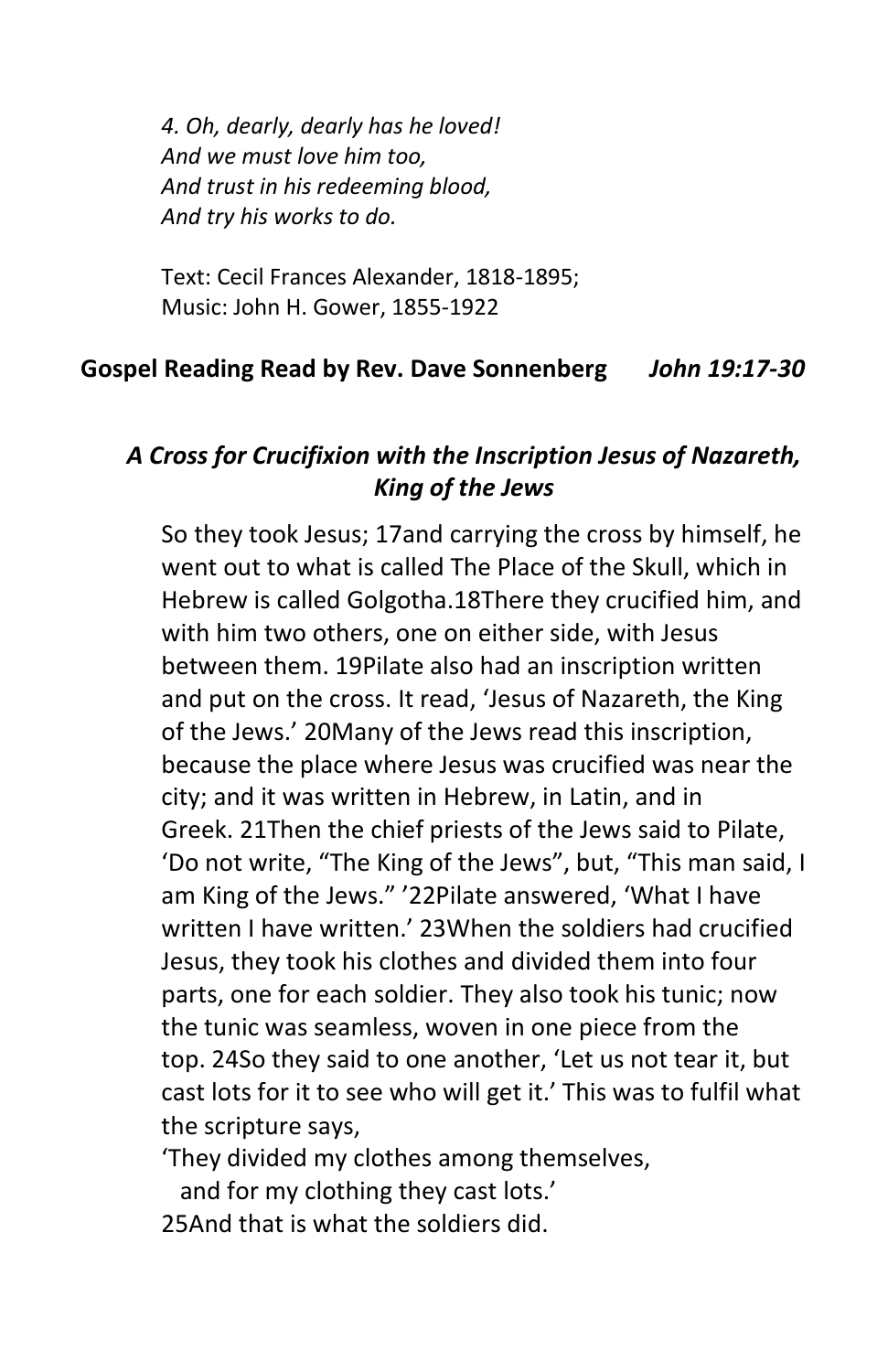Near the cross of Jesus stood his mother, his mother's sister, Mary the wife of Clopas, and Mary Magdalene. When Jesus saw his mother there, and the disciple whom he loved standing nearby, he said to her, "Woman, here is your son," and to the disciple, "Here is your mother." From that time on, this disciple took her into his home. Later, knowing that everything had now been finished, and so that Scripture would be fulfilled, Jesus said, "I am thirsty." A jar of wine vinegar was there, so they soaked a sponge in it, put the sponge on a stalk of the hyssop plant, and lifted it to Jesus' lips. When he had received the drink, Jesus said, "It is finished." With that, he bowed his head and gave up his spirit.

**Sermon:** *There is Purpose in Giving Up*

Rev. Tammi Brantley

**Invitation to Prayer Rev. Jennifer Fenner** 

(UMH#298)

**Participatory Offering** *When I Survey the Wondrous Cross*

(Please come forward and place your offering in the plate. Our offering goes to support refugees from Afghanistan and/or Ukraine. You are welcome to stop and kneel at the altar if you are so inclined.)

> When I survey the wondrous cross On which the Prince of glory died My richest gain I count but loss And pour contempt on all my pride.

Forbid it Lord that I should boast Save in the death of Christ my God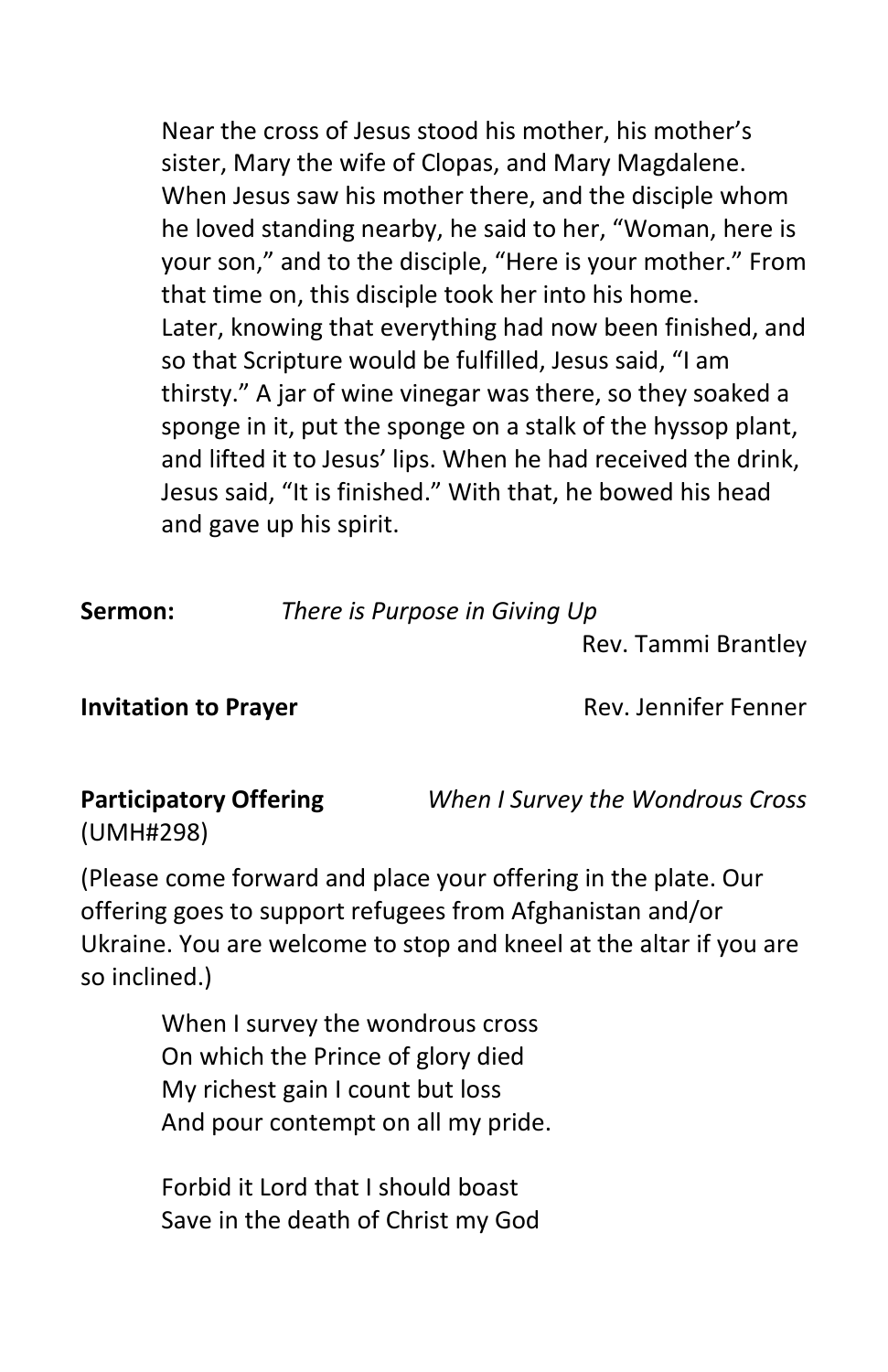All the vain things that charm me most I sacrifice them to His blood.

See from His head His hands His feet Sorrow and love flow mingled down Did ever such love and sorrow meet Or thorns compose so rich a crown?

# **Prayer for Offering and our Community led by Rev Mary Beth Lawrence**

#### **Parting Instructions**

# **Closing Hymn** *O Sacred Head, Now Wounded* (UMH#286)

O sacred Head, now wounded, with grief and shame weighed down, now scornfully surrounded with thorns, thine only crown: how pale thou art with anguish, with sore abuse and scorn! How does that visage languish which once was bright as morn!

What thou, my Lord, hast suffered was all for sinners' gain; mine, mine was the transgression, but thine the deadly pain. Lo, here I fall, my Savior! 'Tis I deserve thy place; look on me with thy favor, vouchsafe to me thy grace.

What language shall I borrow to thank thee, dearest friend,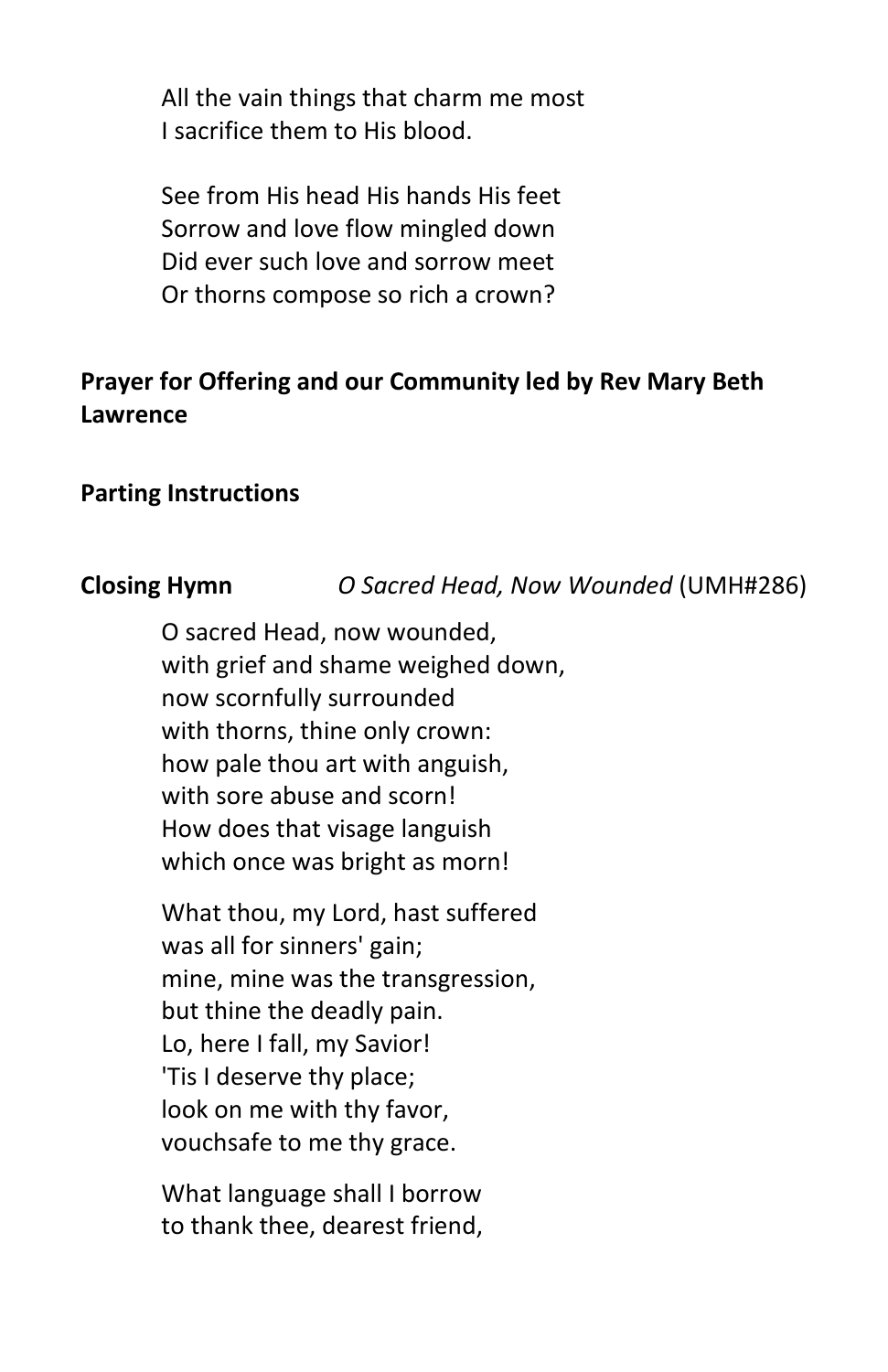for this thy dying sorrow, thy pity without end? O make me thine forever; and should I fainting be, Lord, let me never, never outlive my love to thee.

### **Benediction**

*Eternal God, your Son cried out in anguish from the cross, and you delivered him. Do not hide your face from those who cry out to you. By his death and resurrection bring life where there is death: feed the hungry, strengthen the weak, and break the chains of oppression, that all people may rejoice in your saving deeds through Jesus Christ, our Savior and Lord. Amen.* (BCW 946)

### **Depart in Silence**

*All liturgy taken from Ministry Matters, unless otherwise noted.*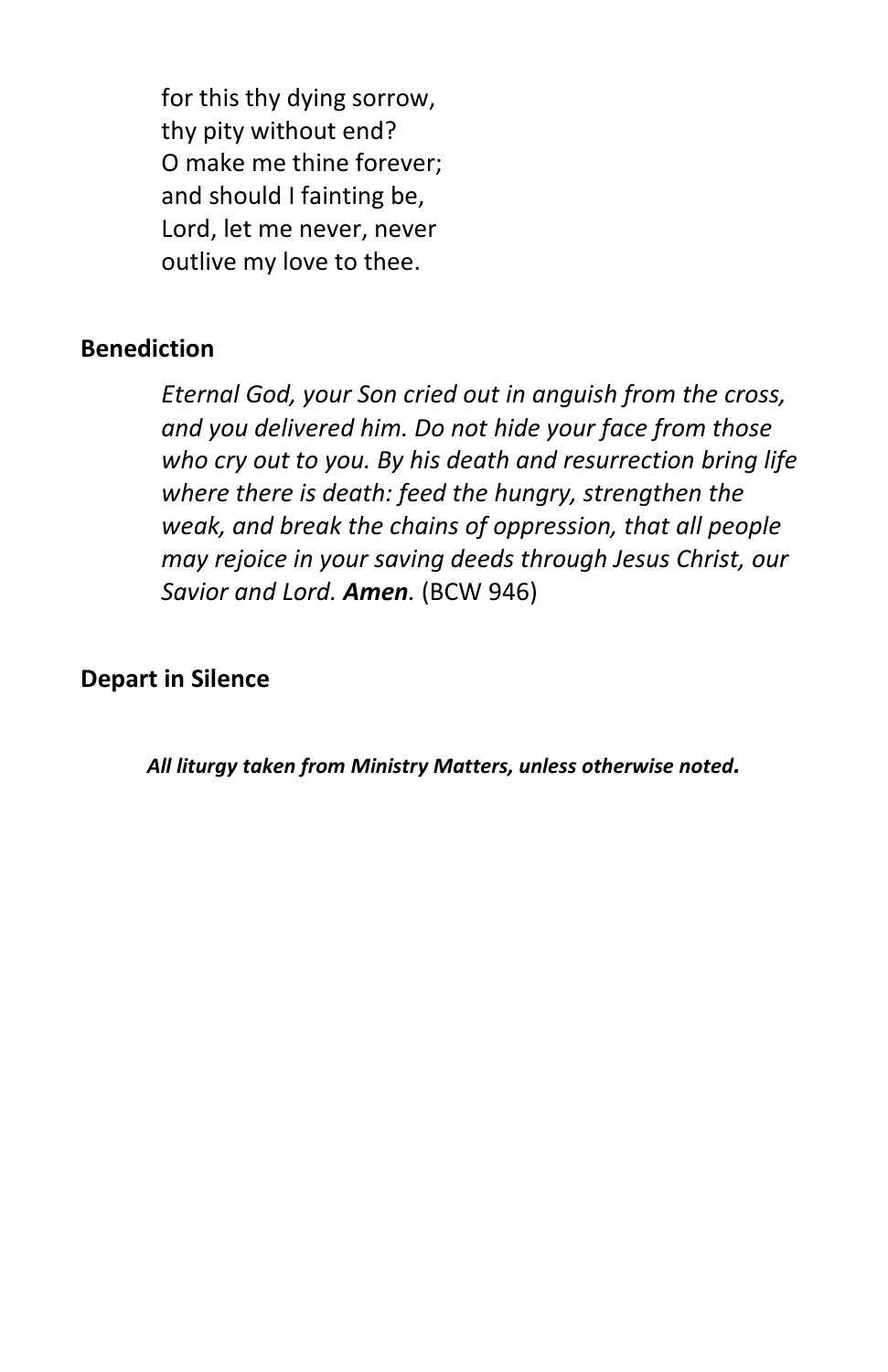

# *Participating Leaders:*

Rev. Mary Austin, Senior Pastor Gaithersburg Presbyterian

Rev. Mary Beth Lawrence, Associate Pastor, Gaithersburg Presbyterian

Wade Meyers, Director of Music and Worship Arts, Gaithersburg Presbyterian

Rev. Dave Sonnenberg, Senior Pastor, Good Shepherd Lutheran

Rev. Jim Miller, Senior Pastor, Grace United Methodist

Rev. Jennifer Fenner, Lead Pastor, Epworth United Methodist

Rev. Tammi Brantley, Pastor of Discipleship, Epworth United Methodist

Rev. Dr. Jonathan Williams, Youth Coordinator, Epworth United Methodist

James Craig Bazen, Music Director, Epworth United Methodist

Dr. Eric Pazdziora, Organist/Pianist/Contemporary Music Director, Epworth United Methodist